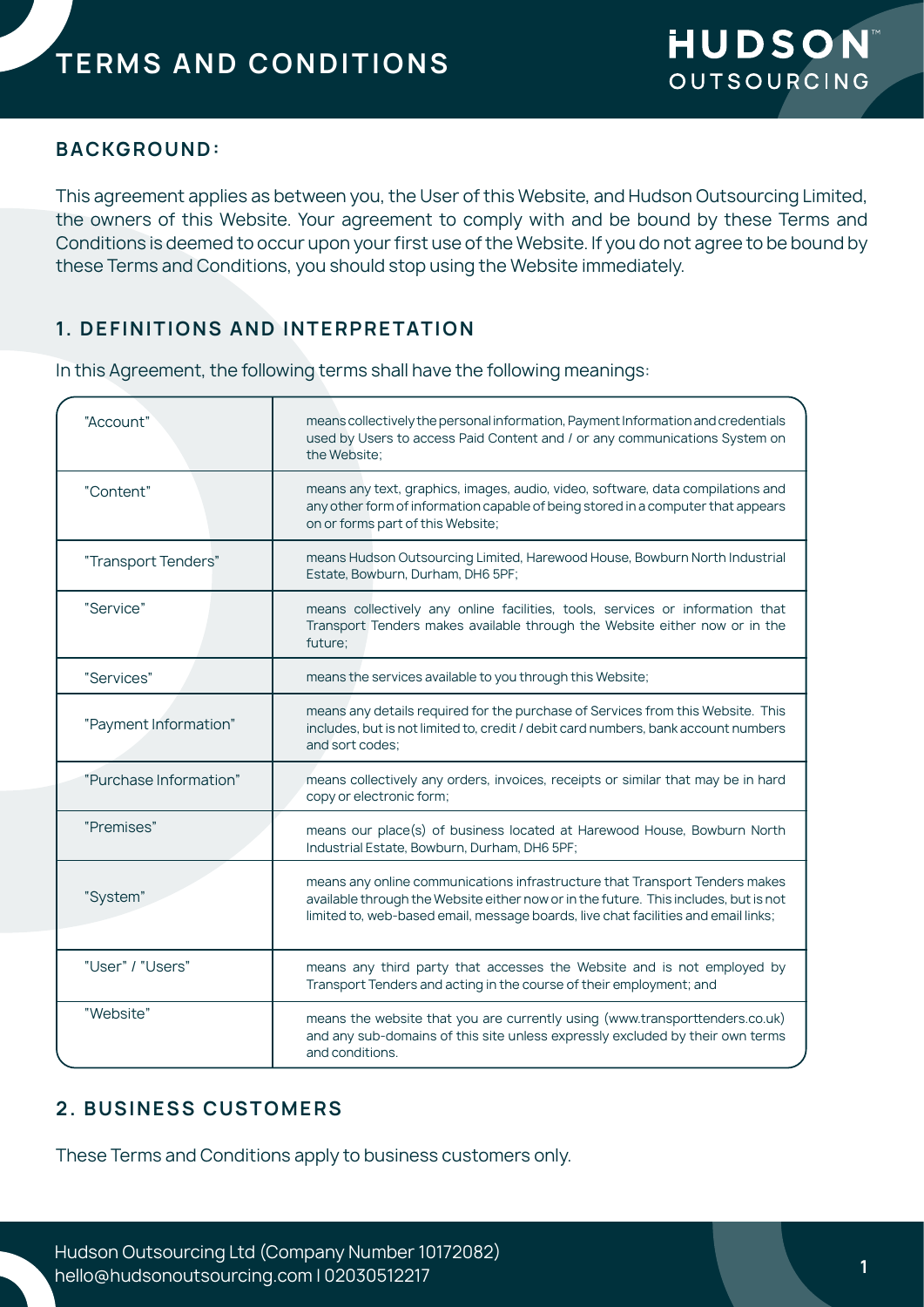## **3. INTELLECTUAL PROPERTY**

- 3.1. Subject to the exceptions in Clause 4 of these Terms and Conditions, all Content included on the Website, unless uploaded by Users, including, but not limited to, text, graphics, logos, icons, images, sound clips, video clips, data compilations, page layout, underlying code and software is the property of Transport Tenders, our affiliates or other relevant third parties. By continuing to use the Website, you acknowledge that such material is protected by applicable United Kingdom and International intellectual property and other laws.
- 3.2. Subject to Clause 5, you may not reproduce, copy, distribute, store or in any other fashion reuse material from the Website unless otherwise indicated on the Website or unless given express written permission to do so by Transport Tenders.

## **4. THIRD PARTY INTELLECTUAL PROPERTY**

- 4.1. Unless otherwise expressly indicated, all Intellectual Property rights including, but not limited to, Copyright and Trademarks, in product images and descriptions belong to the manufacturers or distributors of such products as may be applicable.
- 4.2. Subject to Clause 6 you may not reproduce, copy, distribute, store or in any other fashion re-use such material unless otherwise indicated on the Website or unless given express written permission to do so by the relevant manufacturer or supplier.

## **5. FAIR USE OF INTELLECTUAL PROPERTY**

Material from the Website may be re-used without written permission where any of the exceptions detailed in Chapter III of the Copyright Designs and Patents Act 1988 apply.

### **6. LINKS TO OTHER WEBSITES**

This Website may contain links to other sites. Unless expressly stated, these sites are not under the control of Transport Tenders or that of our affiliates. We assume no responsibility for the content of such websites and disclaim liability for any and all forms of loss or damage arising out of the use of them. The inclusion of a link to another site on this Website does not imply any endorsement of the sites themselves or of those in control of them.

Those wishing to place a link to this Website on other sites may do so only to the home page of the site **www.transporttenders.co.uk** without prior permission. Deep linking (i.e. links to specific pages within the site) requires the express permission of Transport Tenders. To find out more, please contact us by email at **hi@transporttenders.co.uk** or via phone +44 (0) 203 051 2217.

## **7. LINKS TO THIS WEBSITE**

Those wishing to place a link to this Website on other sites may do so only to the home page of the site **www.transporttenders.co.uk** without prior permission. Deep linking (i.e. links to specific pages within the site) requires the express permission of Transport Tenders. To find out more, please contact us by email at **hi@transporttenders.co.uk** or via phone +44 (0) 203 051 2217.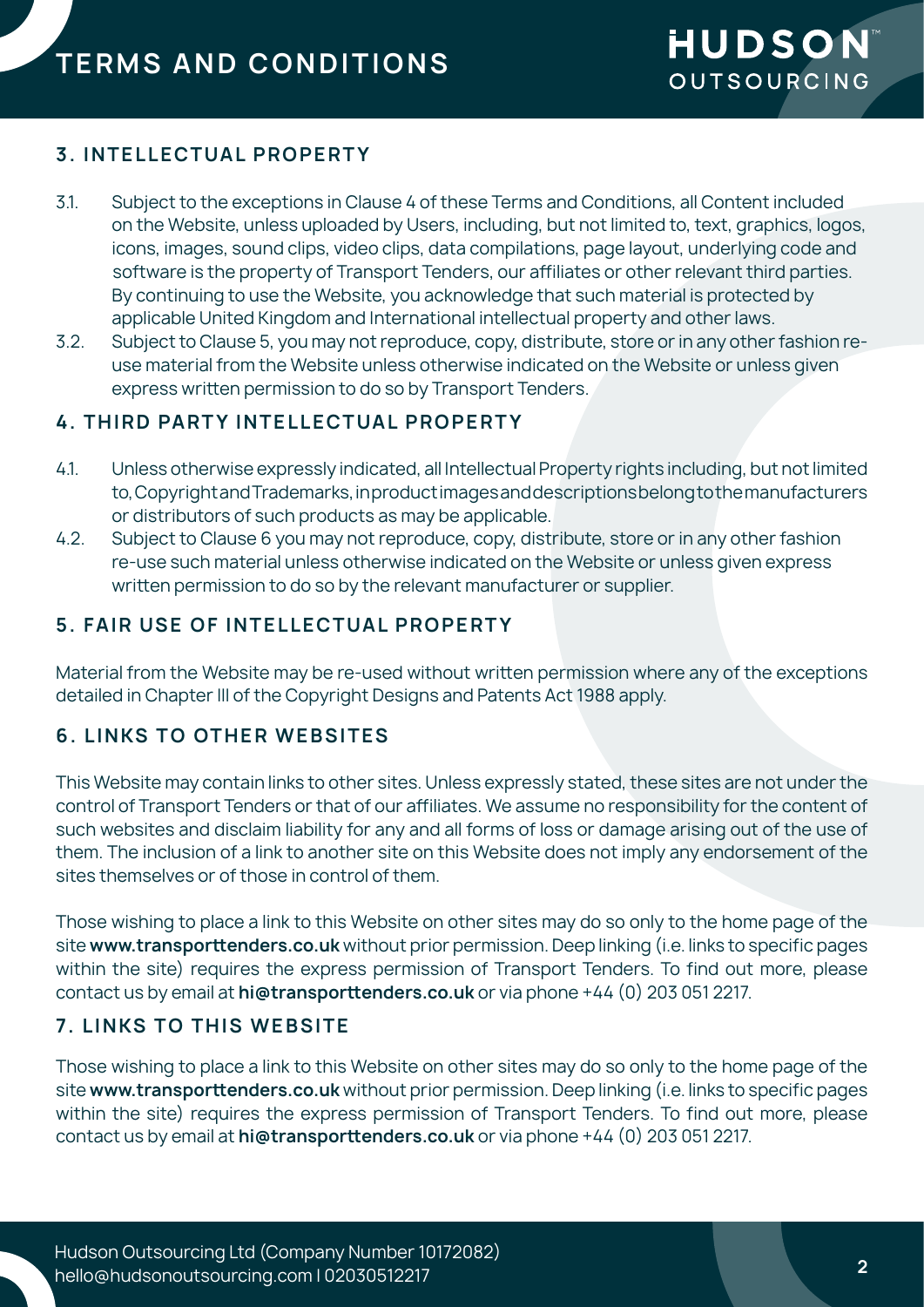# **8. USE OF COMMUNICATIONS FACILITIES**

- 8.1. When using the enquiry form or any other System on the Website, you should do so in accordance with the following rules:
	- 8.1.1. You must not use obscene or vulgar language;
	- 8.1.2. You must not submit Content that is unlawful or otherwise objectionable. This includes, but is not limited to, Content that is abusive, threatening, harassing, defamatory, ageist, sexist or racist;
	- 8.1.3. You must not submit Content that is intended to promote or incite violence;
	- 8.1.4. It is advised that submissions are made using the English language(s) as we may be unable to respond to enquiries submitted in any other languages;
	- 8.1.5. The means by which you identify yourself must not violate these Terms and Conditions or any applicable laws;
	- 8.1.6. You must not impersonate other people, particularly employees and representatives of Transport Tenders or our affiliates; and
	- 8.1.7. You must not use our System for unauthorised mass-communication such as "spam" or "junk mail".
- 8.2. You acknowledge that Transport Tenders reserves the right to monitor any and all communications made to us or using our System.
- 8.3. You acknowledge that Transport Tenders may retain copies of any and all communications made to us or using our System.
- 8.4. You acknowledge that any information you send to us through our System or post on the Transport Tenders platform may be modified by us in any way and you hereby waive your moral right to be identified as the author of such information. Any restrictions you may wish to place upon our use of such information must be communicated to us in advance and we reserve the right to reject such terms and associated information.

## **9. ACCOUNTS**

- 9.1. In order to procure Services on this Website and to usethe Transport Tenders website facilities you are required to create an Account which will contain certain personal details and Payment Information which may vary based upon your use of the Website, as we may not require payment information until you wish to make a purchase. By continuing to use this Website, you represent and warrant that:
	- 9.1.1. all information you submit is accurate and truthful;
	- 9.1.2. you have permission to submit Payment Information where permission may be required; and
	- 9.1.3. you will keep this information accurate and up-to-date. Your creation of an Account is further affirmation of your representation and warranty.
- 9.2. It is recommended that you do not share your Account details, particularly your username and password. Transport Tenders accepts no liability for any losses or damages incurred as a result of your Account details being shared by you. If you use a shared computer, it is recommended that you do not save your Account details in your internet browser.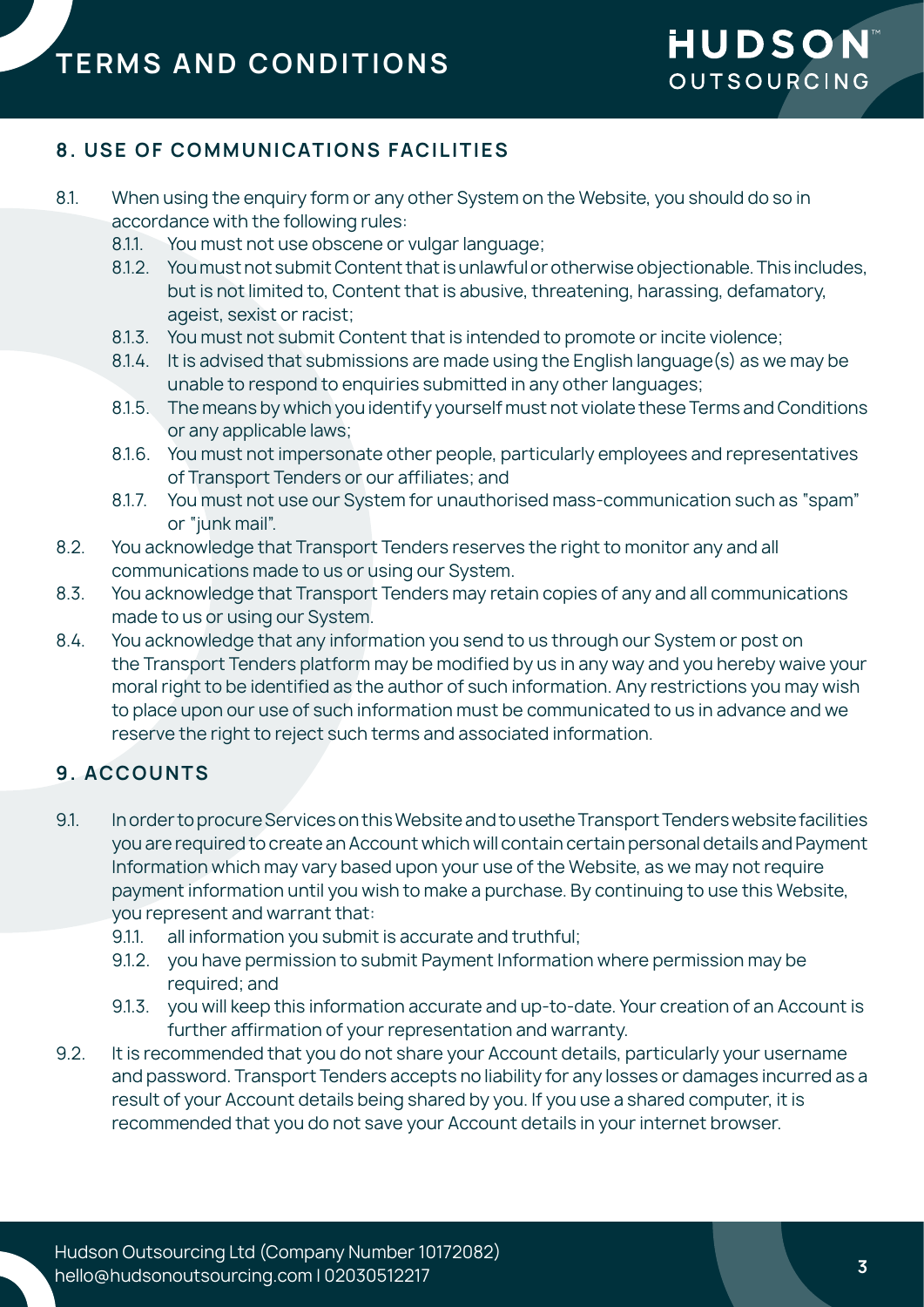- 9.3. If you have reason to believe that your Account details have been obtained by another without consent, you should contact Transport Tenders immediately to suspend your Account and cancel any unauthorised orders or payments that may be pending. Please be aware that orders or payments can only be cancelled up until provision of Services has commenced. In the event that an unauthorised provision commences prior to your notifying us of the unauthorised nature of the order or payment, Transport Tenders [accepts no liability or responsibility and you should make contact with the third-party service provider detailed in the Purchase Information].
- 9.4. When choosing your username, you are required to adhere to the terms set out above in Clause 8. Any failure to do so could result in the suspension and/or deletion of your Account.

## **10. TERMINATION AND CANCELLATION**

- 10.1. By registering on the site, you gain immediate access to the site's content and therefore forfeit your right to a 14 day cooling off period.
- 10.2. By accepting this contract, you agree to a minimum 12 month subscription to Transport Tenders. This will be renewed automatically at the end of this period. Transport Tenders will issue renewal reminders. Should you wish to cancel, you must notify Transport Tenders in writing 30 days before your renewal date. This does not affect your statutory rights. Refunds will not be processed if the cancellation policy is not followed.
- 10.3. Transport Tenders reserves the right to terminate your Account. You will be notified by email and an explanation for the termination will be provided. Notwithstanding the foregoing, we reserve the right to terminate without giving reasons.
- 10.4. If Transport Tenders terminates your Account, any current or pending payments on your Account will be cancelled and provision of Services will not commence.
- 10.5. Transport Tenders reserves the right to cancel services or payments without stating reasons, for any reason prior to processing payment or commencing Services provision.

## **11. PAYMENT**

- 11.1. Any and all monies are due for payment weekly, monthly, annually in advance.
- 11.2. Interest will be charged on a daily basis, commercial interest at 1.5% above the base rate of the Bank of England obtaining at the time.

# 12. SERVICES, PRICING AND AVAILABILITY

- 12.1. Whilst every effort has been made to ensure that all descriptions of Services available from Transport Tenders correspond to the actual Services, Transport Tenders is not responsible for any variations from these descriptions. This does not exclude our liability for mistakes due to negligence on our part and refers only to variations of the correct Services, not different Services altogether. Please refer to sub-Clause 13.4 for incorrect Services.
- 12.2. Where appropriate, you may be required to select the required package of Services.
- 12.3. Transport Tenders does not represent or warrant that such Services will be available.
- 12.4. All pricing information on the Website is correct at the time of going online. Transport Tenders reserves the right to change prices and alter or remove any special offers from time to time and as necessary. In the event that prices are changed during the period between an order being placed for Services and Transport Tenders processing that order and taking payment.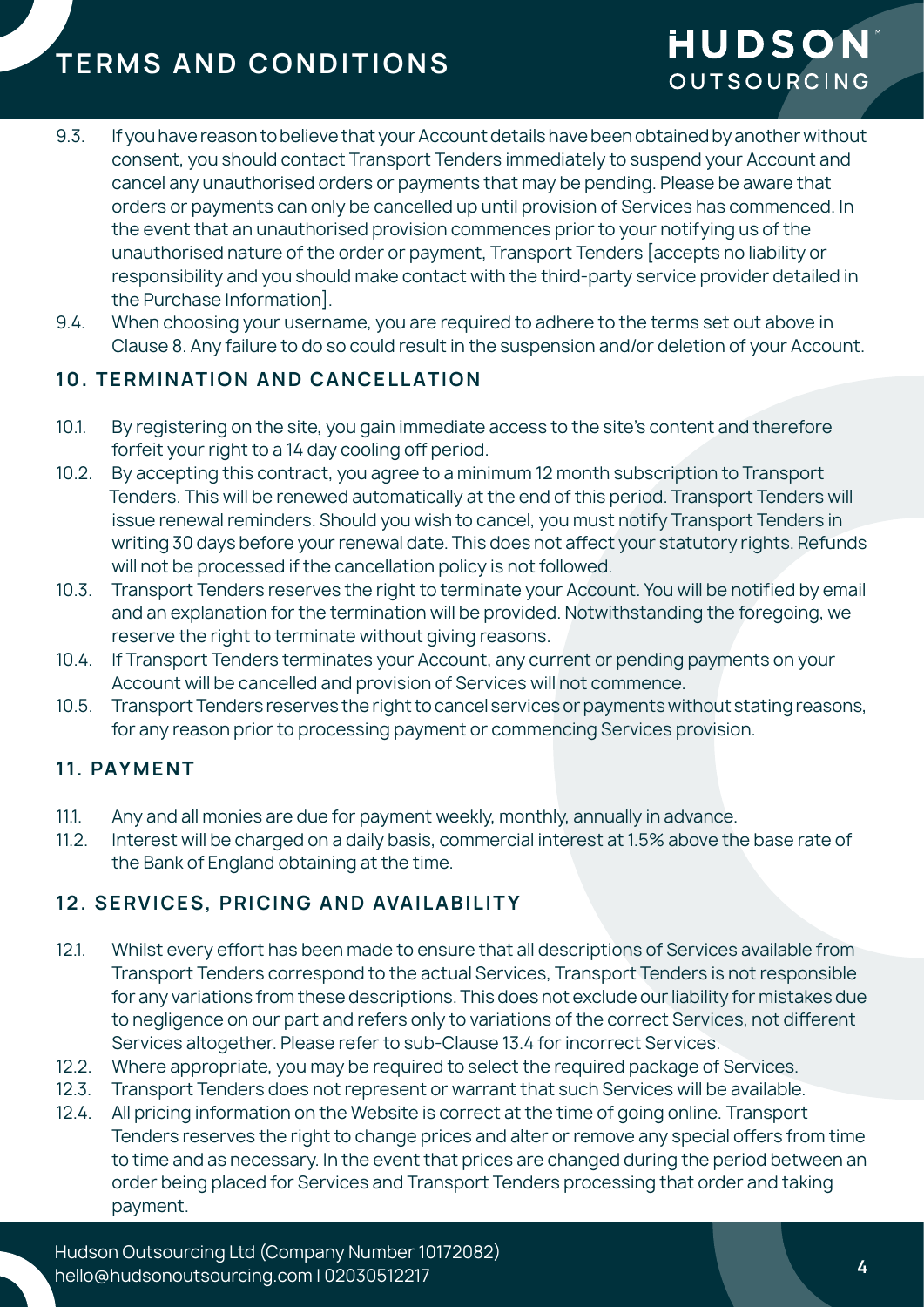#### 12.5. All prices on the Website do not include VAT.

## **13. PROVISION OF SERVICES**

- 13.1. Provision of Services shall commence when full payment has been received or as otherwise detailed in the Terms & Conditions pertaining directly to those Services.
- 13.2. Transport Tenders shall use its best endeavours to provide the Services with reasonable skill and care.
- 13.3. Provision of all Services shall be subject to the Terms and Conditions pertaining directly to those Services.
- 13.4. In the event that Services are provided that are not in conformity with your order and thus incorrect, you should contact us within 10 days to inform us of the mistake. Transport Tenders will ensure that any necessary corrections to the Services provided are made within 7 working days.
- 13.5. Transport Tenders reserves the right to exercise discretion with respect to any alterations to Services under the provisions of this Clause 13. Factors which may be taken into account in the exercise of this discretion include, but are not limited to:
	- 13.5.1. Any use that you may have already derived from the Services;
	- 13.5.2. Any characteristics of the Services which may mean that cessation of provision is impossible without significant further work on the part and at the expense of Transport Tenders.

Such discretion to be exercised only within the confines of the law.

### **14. PRIVACY**

- 14.1. Use of the Website is also governed by our Privacy Policy, which is incorporated into these terms and conditions by this reference. To view the Privacy Policy, please visit **www.transporttenders.co.uk**.
- 14.2. The Website places the following cookies onto your computer or device. These cookies are used for the purposes described here in. Full details of the cookies used by the Website and your legal rights with respect to them are included in our Privacy Policy. By accepting these terms and conditions, you are giving consent to Transport Tenders to place cookies on your computer or device. Please read the information contained in the Privacy Policy prior to acceptance.

| Name of Cookie:    | Google Analytics                             |
|--------------------|----------------------------------------------|
| First/Third Party: | <b>Third</b>                                 |
| Provider:          | Google Analytics                             |
| Purpose:           | To track customer interaction on the website |

14.3. If you wish to opt-out of our placing cookies onto your computer or device, please adjust your internet browser's settings to restrict cookies as detailed in your internet browser's help menu. You may also wish to delete cookies which have already been placed. For instructions on how to do this, please consult your internet browser's help menu.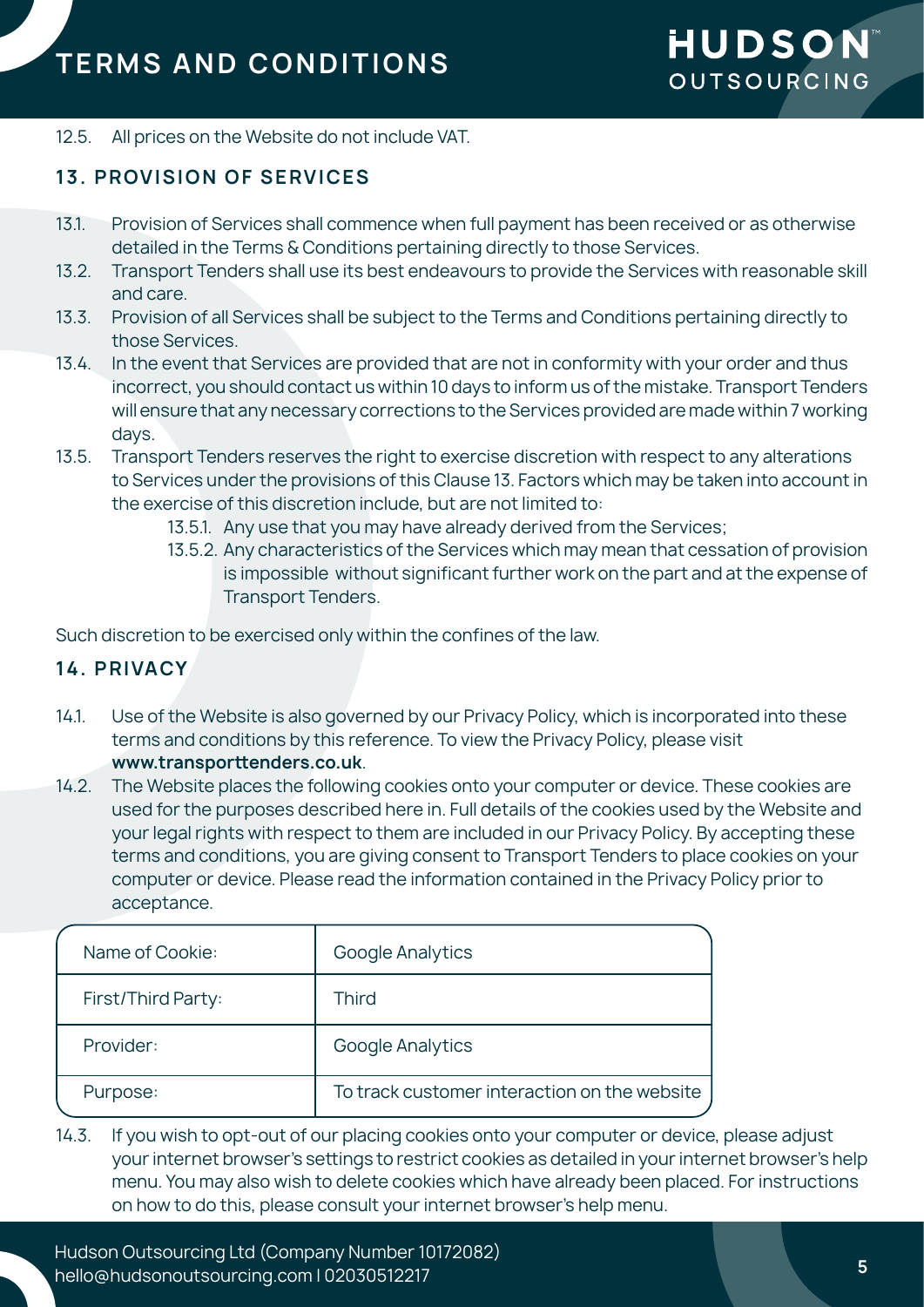## **15. DISCLAIMERS**

- 15.1. Transport Tenders makes no warranty or representation that the Website will meet your requirements, that it will be of satisfactory quality, that it will be fit for a particular purpose, that it will not infringe the rights of third parties, that it will be compatible with all systems, that it will be secure and that all information provided will be accurate. We make no guarantee of any specific results from the use of our Service or Services.
- 15.2. No part of this Website is intended to constitute advice and the Content of this Website should not be relied upon when making any decisions or taking any action of any kind.
- 15.3. No part of this Website is intended to constitute a contractual offer capable of acceptance.
- 15.4. Whilst Transport Tenders uses reasonable endeavours to ensure that the Website is secure and free of errors, viruses and other malware, all Users are advised to take responsibility for their own security, that of their personal details and their computers.

### **16. CHANGES TO THE SERVICE AND THESE TERMS AND CONDITIONS**

Transport Tenders reserves the right to change the Website, its Content or these Terms and Conditions at any time. You will be bound by any changes to the Terms and Conditions from the first time you use the Website following the changes. If Transport Tenders is required to make any changes to Terms and Conditions by law, these changes will apply automatically to any orders currently pending in addition to any orders placed by you in the future.

## **17. AVAILABILITY OF THE WEBSITE**

- 17.1. The Service is provided "as is" and on an "as available" basis. We give no warranty that the Service will be free of defects and / or faults. To the maximum extent permitted by law, we provide no warranties (express or implied) of fitness for a particular purpose, accuracy of information, compatibility and satisfactory quality.
- 17.2. Transport Tenders accepts no liability for any disruption or non-availability of the Website resulting from external causes including, but not limited to, ISP equipment failure, host equipment failure, communications network failure, power failure, natural events, acts of war or legal restrictions and censorship.

## **18. LIMITATION OF LIABILITY**

- 18.1. To the maximum extent permitted by law, Transport Tenders accepts no liability for any direct or indirect loss or damage, foreseeable or otherwise, including any indirect, consequential, special or exemplary damages arising from the use of the Website or any information contained therein. Users should be aware that they use the Website and its Content at their own risk.
- 18.2. Whilst every effort has been made to ensure that these Terms and Conditions adhere strictly with the relevant provisions of the Unfair Contract Terms Act 1977, in the event that any of these terms are found to be unlawful, invalid or otherwise unenforceable, that term is to be deemed severed from these Terms and Conditions and shall not affect the validity and enforceability of the remaining Terms and Conditions. This term shall apply only within jurisdictions where a particular term is illegal.